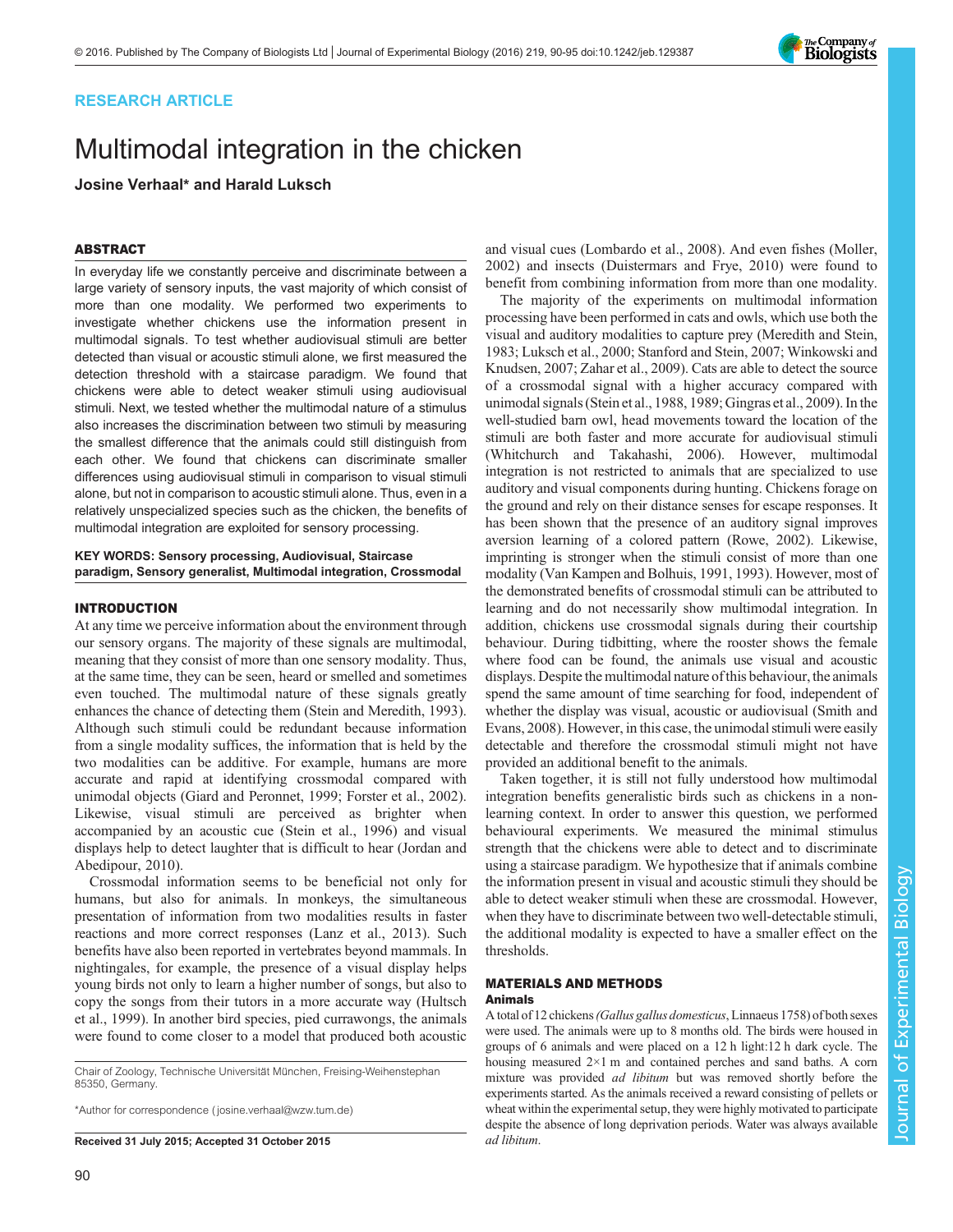#### <span id="page-1-0"></span>Ethical statement

All experiments were performed according to the principles regarding the care and use of animals adopted by the German Animal Welfare Law for the prevention of cruelty to animals and were approved by the Government of Upper Bavaria, Germany (55.2-1-54-2532-119-12).

## Apparatus

Experiments were performed within a rectangular arena measuring 150×120×90 cm (L×W×H) illuminated by a light bulb (145 lx) (see Fig. 1). A TFT monitor measuring 33.8×27.0 cm (Acer V173, Taipeh, Republic of China) was placed in each corner. The speakers (NSW1-205- 8A, AuraSound, Santa Ana, USA) were located under the monitors. The sound was amplified by two Yamaha amplifiers (AX396 Yamaha, Rellingen, Germany). The position of the animal was monitored using cameras above each monitor and one in the middle (Hama CM-330 MF, Monheim, Germany). Food was provided by custom-built feeders behind each monitor, which were controlled through a USB interface (VPCD4, Velleman, Gavere, Belgium). All programs were written in Python 2.7. Visual stimuli were programmed using the visionegg toolbox [\(Straw, 2008](#page-5-0)).

## Visual and acoustic stimuli

The visual stimulus consisted of a dark circle (diameter, 8.4 cm) on a grey background (luminance  $93.5$  cd m<sup>-2</sup>). We selected a dark stimulus because our pilot data showed that the detection thresholds, as well as the variance, were lower using black stimuli (threshold white, 24.12±3.20 cd m<sup>-2</sup>; threshold black,  $15.12 \pm 2.61$  cd m<sup>-2</sup>; pilot data based on 6 animals). In the detection staircase paradigm (see below), the initial luminance was

56.10 cd m<sup>-2</sup>. The luminance increased in steps of 1.87 cd m<sup>-2</sup>, becoming more similar to the background. In the discrimination paradigm (see below), a strong (dark grey) stimulus was shown on one monitor and a grey (slightly darker as background) stimulus was shown on the other. The stronger (S+ or darker) stimulus started at 28.05 cd m<sup>-2</sup> and faded to 46.75 cd m<sup>-2</sup> and the weaker (S− or lighter) stimulus at 64.45 cd m<sup>-2</sup> and raised to 46.75 cd m<sup>-2</sup> in steps of 0.935 cd m<sup>-2</sup>.

The acoustic stimulus was a pure tone lasting 100 ms, which was turned on 5 times per second. The frequency was 4.5 kHz, which is one of the higher frequencies at which chickens still show good detection thresholds ([Saunders and Salvi, 1993](#page-4-0); [Hill et al., 2014](#page-4-0)). In the detection staircase paradigm, the initial loudness was 68 dB. The loudness was decreased in steps of 3 dB after correct trials. In the discrimination paradigm, the louder stimulus was presented at 68 dB and decreased to 47 dB in steps of 1.5 dB. The weaker stimulus started at 26 dB and was increased to 47 dB.

The monitors were calibrated so that each step represented a difference of 0.935 cd m−<sup>2</sup> using a Spyder 3 elite colorimeter located directly in front of the monitor (Datacolor, Zürich, Switzerland). The loudspeakers were calibrated to 68 dB each day using a measuring amplifier (Type 2609, Brüel&Kjaer, Copenhagen, Denmark) and a microphone (Brüel&Kjaer) located 30 cm away from the loudspeaker.

## Behavioural staircase paradigm

Trials always started with the animal at the start position in the middle of the arena. There, the chicken faced one pair of monitors/speakers in two corners, which were positioned at 30 deg (see Fig. 1). The pairs were alternated so that the animal had to walk back and forth. Stimulus positions within each



Fig. 1. Experimental setup and paradigm to measure audio, visual and audiovisual thresholds in the chicken. (A) The experimental setup showing the position of monitors and computers as described in the Materials and methods. A trial starts with the chicken in the middle. It has to choose between the two stimuli (black arrows) by walking towards it. After the trial is ended, the animal has to walk back to the middle and choose between the stimuli presented on the other monitor pair (grey arrows). (B) The staircase paradigm with a flow chart of the behavioural task with the correct stimulus indicated as S+ and the incorrect as S−. (C) Stimuli used in the study. The visual stimuli (visual) are shown as a darker circle on grey background and the acoustic stimuli (audio) are represented by a loudspeaker symbol. (D) An example staircase recorded on three different days.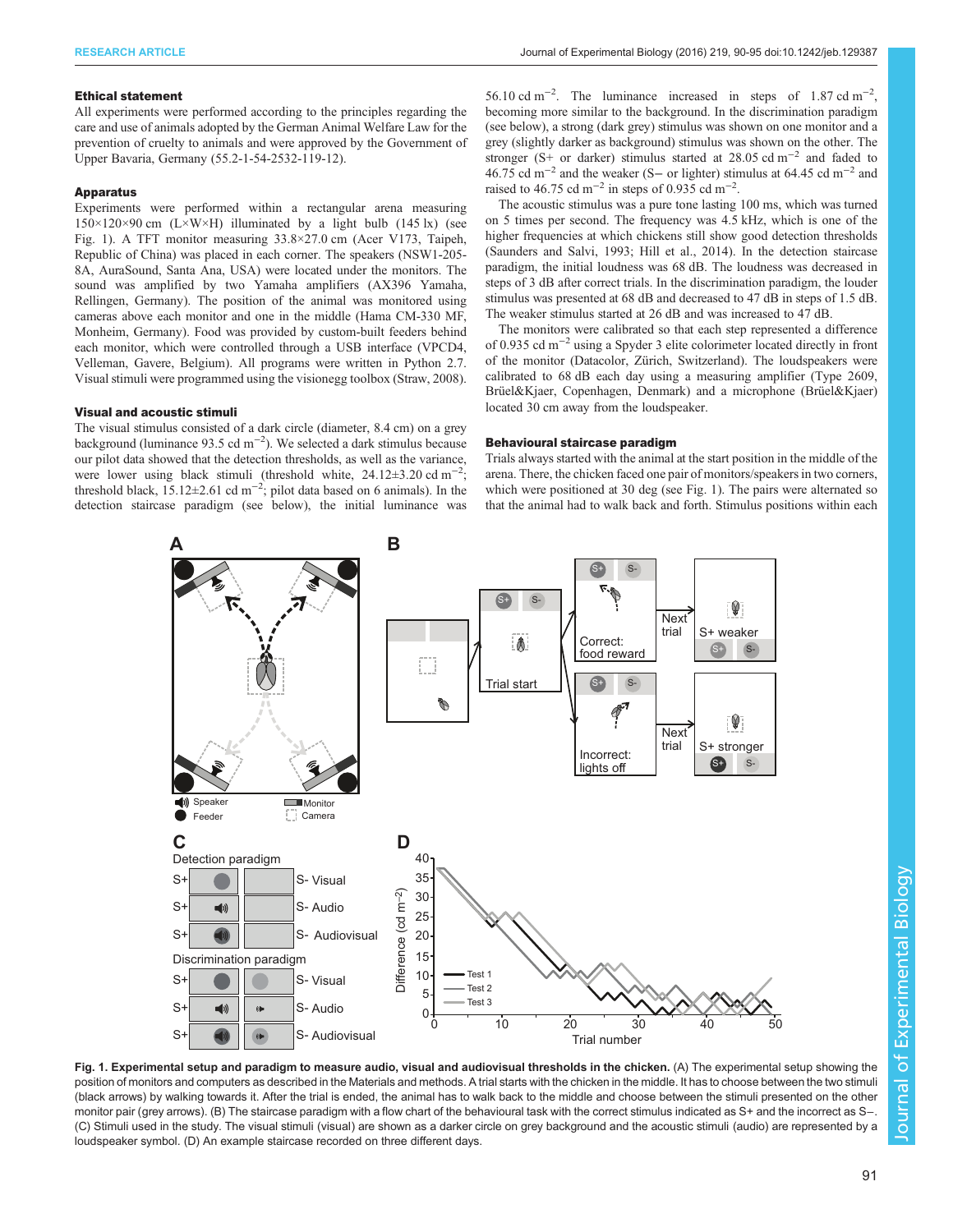<span id="page-2-0"></span>pair were chosen at random. The stimuli were presented on the monitors or by the speakers in front of the animal. The animal either had to detect a single stimulus (detection staircase paradigm: S+ is the stimulus, S− is no stimulus) or locate the strongest stimulus between a stimulus pair (discrimination staircase paradigm: S+ is the stronger stimulus, S− is the weaker stimulus).

The animal had to choose one of the stimuli by walking towards it. The trial ended when the chicken was detected in a small area of ∼15×20 cm in front of one of the monitors (see also [Fig. 1\)](#page-1-0). Stimuli were turned on for 10 s or until the trial was ended. As soon as the animal was detected in front of one of the monitors, the trial ended and the animal was rewarded or punished. The animal had to return to the start position in order to start the next trial. If the animal was not detected in front of one of the monitors before the stimuli turned off (after 10 s), no reward or punishment occurred and the trial was excluded. When no animal was detected in front of any of the monitors within 50 s after the stimulus turned off, the next trial started.

We used a method based on the staircase paradigm ([Levitt, 1971\)](#page-4-0). We modified the signal strength of the visual and acoustic stimuli to investigate which signal strength the animal could just detect or what difference the animal could discriminate. In order to reach this signal strength, the stimulus (S+) became weaker or the stimuli became more similar after the animals chose correctly. After the animals chose incorrectly the stimulus was made stronger or the two stimuli were made less similar. When the animal chose the correct stimulus, a few pellets of food were delivered. When the animal chose the incorrect stimulus the lights went off for 2 s. As a result, the animal reached a plateau around the stimulus strength it could just localize (the detection threshold) or around the difference in stimulus strength that the chicken could just discriminate (the discrimination threshold).

## **Training**

After the animals were acquainted with the setup, they learned to walk towards the stimulus. After the animals walked towards the presented stimulus, they were trained to return to the starting position after each trial.

Half of the chickens  $(N=6)$  started with visual stimuli and the other half ( $N=6$ ) started with audiovisual stimuli. The first group ( $N=6$ ) was trained initially with visual stimuli and then with the acoustic stimuli. As this proved to be difficult for some animals, the second group  $(N=6)$  was first trained with audiovisual stimuli and then with visual and acoustic stimuli alone.

The animals were trained using strong visual and acoustic signals. Training continued until they chose the correct stimulus (S+) in at least 80% of the trials in two consecutive sessions, for both visual and acoustic stimuli.

All animals reached criteria for the detection staircase paradigm. However, for the discrimination paradigm only 9 animals were tested because the other 3 animals failed to reach 80% correct answers.

#### **Testing**

After training was completed, the animals were tested with stimuli whose signal strength was modified based on the performance (see staircase paradigm above). The animals were first tested on the detection paradigm and subsequently on the discrimination paradigm. The birds had to overtly respond by walking towards one of the two monitors. When no choice was made, the trial was excluded and the programme continued after an intertrial period of 50 s. Sessions in which the animals made a choice in less than 80% of the trials were excluded from the analysis and repeated. The threshold was calculated as the average signal strength during the last 15 trials.

Every animal was tested three times with visual, acoustic and audiovisual stimuli on different days and the thresholds were averaged (therefore every animal was tested a minimum of 9 times for each paradigm; when criteria were not reached, tests were repeated).

We first measured the unimodal thresholds for the visual (in cd  $m^{-2}$ ) and acoustic stimuli (in dB). Next, the stimuli at the visual and the acoustic thresholds were combined to create the audiovisual stimulus. Therefore, the audiovisual stimulus was set at the threshold for both the visual and the acoustic stimuli. Visual and acoustic components were then modulated together, in similar steps as the visual and the acoustic stimuli.

## Data analysis

The visual and acoustic thresholds were calculated. The audiovisual thresholds were then compared with the unimodal thresholds using a paired t-test. Data are presented as the mean, the s.e.m. and the 95% confidence interval (CI). In addition, Cohen's  $d$  is given as a measure of the effect size (reviewed in [Nakagawa and Cuthill, 2007\)](#page-4-0). An effect size of 0.2 to 0.3 is regarded as 'small', an effect around 0.5 as 'medium' and an effect size larger than 0.8 as 'large' [\(Cohen, 1988\)](#page-4-0).

## RESULTS

To investigate whether chickens combine the information present in multimodal signals, we tested their ability to detect and discriminate between unimodal (acoustic and visual) and crossmodal (audiovisual) stimuli using a staircase paradigm (see [Fig. 1](#page-1-0) for the experimental setup).

#### Detection staircase paradigm

The animals were initially required to detect the location of a visual or an acoustic stimulus using a staircase paradigm (see Materials and methods for details). We found that chickens can detect weaker stimuli when the stimuli are crossmodal compared with unimodal



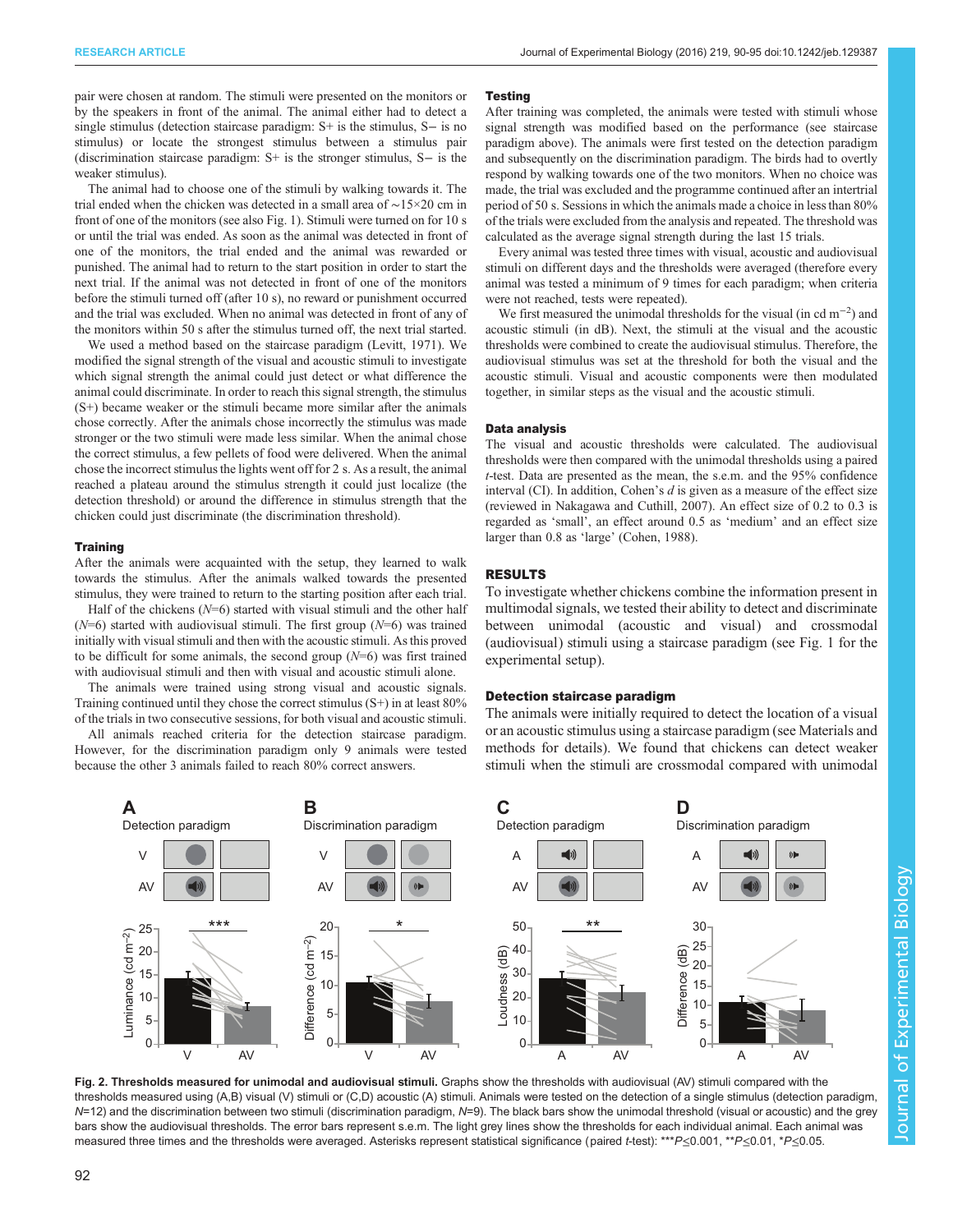stimuli (see [Fig. 2](#page-2-0)). The signal strength of the audiovisual stimulus that the animals could detect was significantly lower than either the visual ( $t_{11}$ =5.19, P<0.001, 95% CI 3.57 to 8.81 cd m<sup>-2</sup> difference, Cohen's  $d=1.493$ , see [Fig. 2A](#page-2-0)) or the acoustic stimulus  $(t_{11}=3.58,$  $P=0.004$ , 95% CI 2.32 to 9.70 dB difference, Cohen's  $d=0.537$ , see [Fig. 2C](#page-2-0)). Using a visual stimulus, the animals could detect a stimulus that showed a luminance difference of  $14.29 \pm 1.45$  cd m<sup>-2</sup> relative to the background (a difference of 14.3 cd m<sup>-2</sup>, comparable to a 15.3% contrast). Using an acoustic stimulus, the animals could detect a stimulus of 27.95±3.12 dB. Using an audiovisual stimulus, this difference became 8.10±0.87 cd m−<sup>2</sup> (a difference of 8.1 cd m−<sup>2</sup> comparable to 8.7% contrast) for the visual part of the audiovisual stimulus and 21.94±3.33 dB for the acoustic part of the audiovisual stimulus.

## Discrimination staircase paradigm

Next, we tested whether crossmodal information also helped the animals to discriminate between two stimuli using a staircase paradigm (see Materials and methods for details). We found that the differences between two stimuli that the animals could discriminate was smaller for audiovisual stimuli (see [Fig. 2](#page-2-0)). When tested with audiovisual stimuli, the discrimination threshold was significantly lower than when tested with visual stimuli  $(t_8=2.81, P=0.023, 95\%$ CI 0.58 to 5.87 cd m<sup>-2</sup> difference, Cohen's  $d=0.908$ , see [Fig. 2](#page-2-0)B). With unimodal visual stimuli, the animals could detect luminance differences of minimally 10.58±1.10 cd m−<sup>2</sup> (absolute luminance of 41.46 to  $52.04 \text{ cd m}^{-2}$ ). Using audiovisual stimuli, this difference was only 7.35±1.26 cd m−<sup>2</sup> (absolute luminance of 43.07 to 50.43 cd m<sup>-2</sup>, comparable to contrasts of 46.1% and 53.9%, respectively). Please note that at the threshold, the absolute luminance of the two visual stimuli were well above the unimodal detection threshold of 14.29 cd m−<sup>2</sup> (see detection staircase paradigm).

In contrast to the comparison to visual thresholds, the crossmodal discrimination threshold was not significantly lower than the threshold measured with acoustic stimuli  $(t_8=1.13, P=0.291, 95\%$ CI  $-2.31$  to 6.22 dB difference, Cohen's  $d=0.305$ , see [Fig. 2D](#page-2-0)). Under unimodal conditions, the minimum difference between the two acoustic stimuli that the animals could discriminate was found to be 10.76±1.55 dB (absolute loudness 41.62 and 52.38 dB) under unimodal conditions and 8.72±2.76 dB (absolute loudness 42.64 and 51.36 dB) under crossmodal conditions. Please note that at the threshold, the loudness of the two acoustic stimuli was well above the detection threshold of 27.95 dB (see detection staircase paradigm).

## **DISCUSSION**

Chickens can combine the visual and the acoustic information present in the audiovisual stimuli to better detect weak near-threshold stimuli. In addition, audiovisual stimuli allowed the animal to differentiate between stimuli that were more similar compared with purely visual stimuli, but not compared with acoustic stimuli.

Both the visual and the acoustic detection thresholds were found to be comparable to previously published data. In our paradigm, the animals were able to detect an acoustic stimulus (4.5 kHz pure tone) if it was louder than 28.0 dB (range 6–42 dB). Our findings are comparable to other behavioural studies where the threshold was found to be around 20 dB [\(Saunders and Salvi, 1993](#page-4-0); [Hill et al.,](#page-4-0) [2014](#page-4-0)). The visual stimulus that our animals could still detect had a difference to the background of 14.3 cd m<sup>-2</sup> (or 15.3% contrast), ranging from 8.4 to 24.1 cd m<sup>-2</sup>. To the best of our knowledge, the detection threshold has not been measured with similar methods.

However, contrast sensitivity has been measured using sinusoidal gratings [\(da Silva Souza et al., 2011\)](#page-4-0). In these experiments, contrast sensitivity is often measured as a function of the number of cycles deg−<sup>1</sup> of a grating stimulus ([Pelli and Bex, 2013\)](#page-4-0). Our visual thresholds are in the same range as the contrast thresholds necessary to see a sinusoidal grating, which were found to be around 10– 14 cd m−<sup>2</sup> ([Schmid and Wildsoet, 1998; Gover et al., 2009; Jarvis](#page-4-0) [et al., 2009\)](#page-4-0).

#### Inverse effectiveness

It has been reported that the enhancement of responses by multimodal integration is strongest when the stimuli are weak  $-$  a phenomenon called inverse effectiveness ([Meredith and Stein,](#page-4-0) [1986\)](#page-4-0). We hypothesized that in our behavioural experiments the largest effects would also be found using weak near-threshold stimuli. When the task was to detect a single stimulus, thresholds were indeed significantly lower using audiovisual stimuli. In this case, the effect sizes were intermediate to high, indicating a large effect of the additional modality. However, when the task was to discriminate between two stimuli, the difference to both unimodal conditions did not become significant. The additional acoustic modality helped to discriminate between two visual stimuli, but not the other way around. The effect size was also smaller, which indicates that the additional modality had a weaker effect on the thresholds.

This discrepancy between the two different paradigms might be explained by the strength of the stimuli. In the detection staircase paradigm, the animals had to detect a single stimulus that progressively became weaker. Therefore, these thresholds represent the weakest stimuli that the animals could detect. However, in the discrimination staircase paradigm, the animals had to differentiate between two stimuli that progressively became more similar. Although the difference between the two stimuli was large at the start of a behavioural session, they became more and more similar when the animals correctly chose the stronger stimulus. Around the discrimination threshold, the two stimuli were both well above the detection threshold for visual and acoustic stimuli, and therefore, could be easily detected by the animal. Thus, the stimuli were not 'weak' anymore. As multimodal integration is strongest when stimuli of both modalities are weak, it might be that the effect of multimodal integration was less pronounced when the animal had to discriminate between two stimuli than when it had to detect a single stimulus.

## **Redundancy**

It is sometimes argued that crossmodal stimuli hold redundant information. Even when the two modalities hold redundant information, it is possible that the crossmodal thresholds are lower. In our (detection) paradigm, the stimuli were around the threshold and therefore comparable to the background noise. Under such conditions, the additional modality in the crossmodal signal can lift the signal above the noise and therefore help to detect the signal. However, this can only be the case if the background for the two information channels is unrelated.

Indeed, we found that the detection thresholds were lower for crossmodal stimuli, indicating that the animals use the additional information present in such stimuli. It has been shown that crossmodal stimuli hold more information than double unimodal stimuli and therefore the effect is not simply due to the fact that an additional stimulus is presented [\(Alais and Burr, 2004; Gingras](#page-4-0) [et al., 2009](#page-4-0)). Alternatively, the animals might use the visual and acoustic information differently, as was shown previously for owls.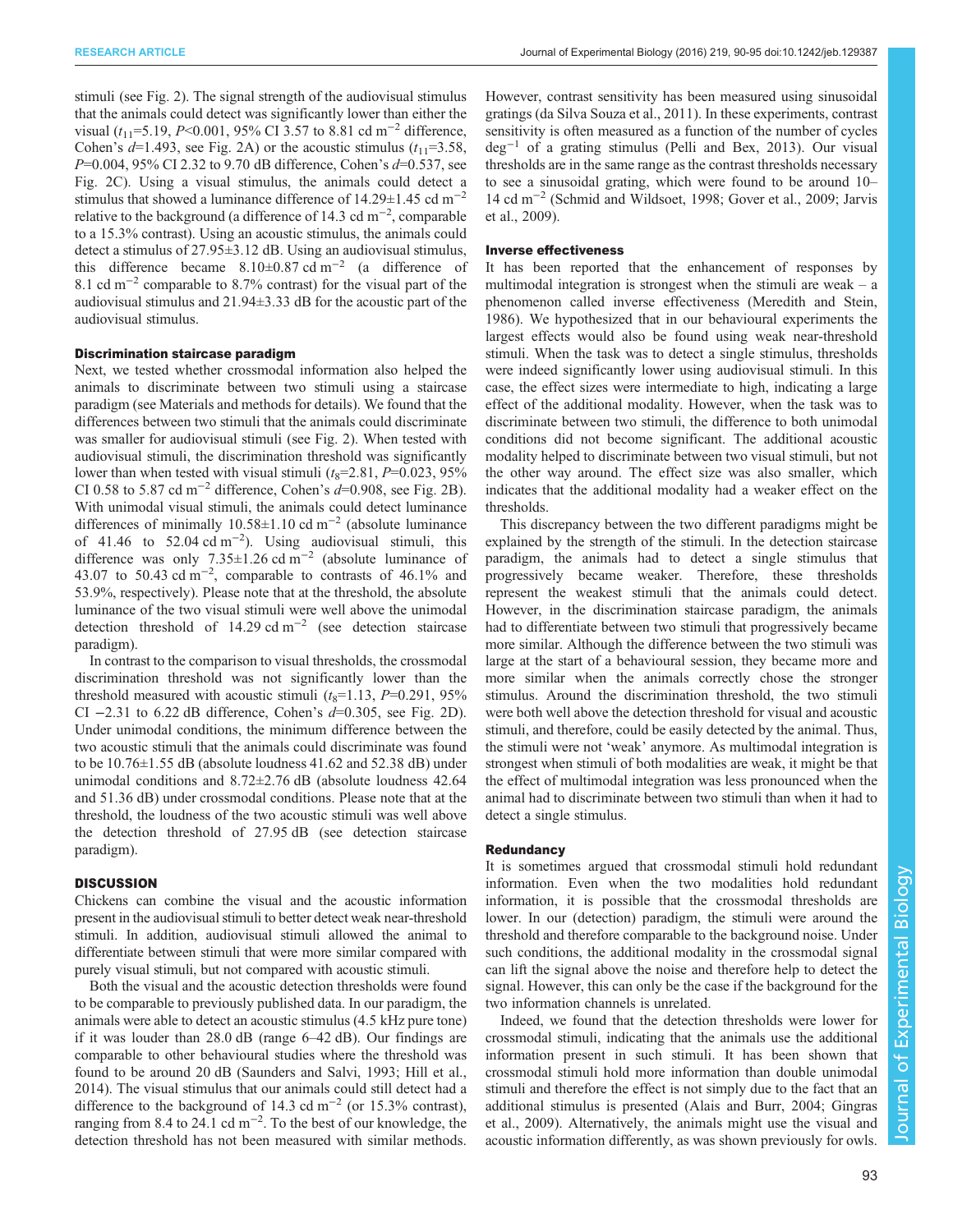<span id="page-4-0"></span>Owls do make more accurate and faster head movements towards crossmodal stimuli [\(Whitchurch and Takahashi, 2006\)](#page-5-0). They seem to use the visual cues to localize the stimulus accurately, whereas the acoustic cue appears to be important for the response speed.

#### Focus on the stronger modality

Our results show that the ability to discriminate between two signals was significantly better for audiovisual signals compared with purely visual signals. Although the threshold was also lower with audiovisual stimuli compared with acoustic stimuli, this effect was not significant. Therefore, the effect of an additional modality appears to be stronger for the discrimination of two visual stimuli than for the discrimination of two acoustic stimuli. However, as only nine of our animals participated sufficiently to be tested in the discrimination paradigm, it is also possible that the failure to reach significance is due to the small sample size. Nevertheless, our results showed that the effect size (a measurement independent of sample size) of the multimodal threshold was large compared with the visual thresholds, but small compared with the acoustic stimuli. Thus, the additional modality helped the animals to discriminate between two visual stimuli to a larger extent than it helped to discriminate between two acoustic stimuli.

It is possible that the animal focuses on the modality that holds more information; this would indicate that the visual and acoustic component of the stimuli 'below threshold' were not equally strong. Although we jointly made the visual and the acoustic stimuli weaker and stronger, we cannot determine whether the visual or acoustic stimulus one step below threshold was easier to discriminate. Thus, the animal could simply focus on the modality that it finds easier to discriminate. With crossmodal signals, behaviour can be guided by the perceived stronger modality (Ernst and Banks, 2002; Shams et al., 2005). When the visual stimulus was strong enough, the location of a sound was based on the position of the visual stimulus. However, when the visual stimulus was blurred, the source of the visual stimulus was determined by the sound (Alais and Burr, 2004).

#### **Conclusions**

Our results show that chickens can combine the visual and the acoustic information present in audiovisual stimuli to better detect weak stimuli. The signal strength of the stimulus that the animals were still able to detect was significantly lower for audiovisual stimuli than for visual or acoustic stimuli alone. In addition, audiovisual stimuli allowed the animal to differentiate between stimuli that were more similar compared with purely visual stimuli, but not compared with acoustic stimuli. Therefore, the benefits of multimodal integration are especially pronounced in the detection staircase paradigm when the task is to detect a weak, near-threshold stimulus. When the task is to discriminate between two stimuli, the magnitude of the effect is much lower.

#### Acknowledgements

We would like to thank Silke Kipper for valuable discussions and critical reading of the manuscript and Diego Sanjulián Alonso, Astrid Pledermann, Monika Gruber and Julia Claussen for their assistance during the data collection. We would like to thank Sjoerd J. de Vries for his help with the acquisition software and the two anonymous reviewers for their extensive and helpful feedback.

#### Competing interests

The authors declare no competing or financial interests.

#### Author contributions

J.V. and H.L. defined the research theme. J.V. and H.L. designed methods and experiments. J.V. analyzed the data. J.V. and H.L. interpreted the results. J.V. and H.L. drafted and revised the article.

#### Funding

This work was supported by intramural funds of the Technical University of Munich and by a Bernstein Center for Computational Neuroscience Munich (BMBF) fund to H.L. (FKZ01GQ1004B),<http://www.bccn-munich.de>.

#### References

- Alais, D. and Burr, D. [\(2004\). The ventriloquist effect results from near-optimal](http://dx.doi.org/10.1016/j.cub.2004.01.029) [bimodal integration.](http://dx.doi.org/10.1016/j.cub.2004.01.029) Curr. Biol. <sup>14</sup>, 257-262.
- Cohen, J. (1988). Statistical Power Analysis for the Behavioral Sciences, 2nd edn. New Jersey: Lawrence Erlbaum Associates.
- [da Silva Souza, G., Gomes, B. D. and Silveira, L. C. L.](http://dx.doi.org/10.3922/j.psns.2011.1.005) (2011). Comparative [neurophysiology of spatial luminance contrast sensitivity.](http://dx.doi.org/10.3922/j.psns.2011.1.005) Psychol. Neurosci. <sup>4</sup>, [29-48.](http://dx.doi.org/10.3922/j.psns.2011.1.005)
- Duistermars, B. J. and Frye, M. A. [\(2010\). Multisensory integration for odor](http://dx.doi.org/10.4161/cib.3.1.10076) [tracking by flying Drosophila: behavior, circuits and speculation.](http://dx.doi.org/10.4161/cib.3.1.10076) Commun. Integr. Biol. <sup>3</sup>[, 60-63.](http://dx.doi.org/10.4161/cib.3.1.10076)
- Ernst, M. O. and Banks, M. S. [\(2002\). Humans integrate visual and haptic](http://dx.doi.org/10.1038/415429a) [information in a statistically optimal fashion.](http://dx.doi.org/10.1038/415429a) Nature <sup>415</sup>, 429-433.
- [Forster, B., Cavina-Pratesi, C., Aglioti, S. M. and Berlucchi, G.](http://dx.doi.org/10.1007/s00221-002-1017-9) (2002). [Redundant target effect and intersensory facilitation from visual-tactile](http://dx.doi.org/10.1007/s00221-002-1017-9) [interactions in simple reaction time.](http://dx.doi.org/10.1007/s00221-002-1017-9) Exp. Brain Res. <sup>143</sup>, 480-487.
- Giard, M. H. and Peronnet, F. [\(1999\). Auditory-visual integration during multimodal](http://dx.doi.org/10.1162/089892999563544) [object recognition in humans: a behavioral and electrophysiological study.](http://dx.doi.org/10.1162/089892999563544) J. Cogn. Neurosci. <sup>11</sup>[, 473-490.](http://dx.doi.org/10.1162/089892999563544)
- [Gingras, G., Rowland, B. A. and Stein, B. E.](http://dx.doi.org/10.1523/JNEUROSCI.4120-08.2009) (2009). The differing impact of [multisensory and unisensory integration on behavior.](http://dx.doi.org/10.1523/JNEUROSCI.4120-08.2009) J. Neurosci. 29, 4897-4902.
- [Gover, N., Jarvis, J. R., Abeyesinghe, S. M. and Wathes, C. M.](http://dx.doi.org/10.1016/j.visres.2009.08.011) (2009). Stimulus [luminance and the spatial acuity of domestic fowl \(Gallus g. domesticus\).](http://dx.doi.org/10.1016/j.visres.2009.08.011) Vision Res. 49. 2747-2753.
- Res. <sup>49</sup>[, 2747-2753.](http://dx.doi.org/10.1016/j.visres.2009.08.011) [Hill, E. M., Koay, G., Heffner, R. S. and Heffner, H. E.](http://dx.doi.org/10.1007/s00359-014-0929-8) (2014). Audiogram of the [chicken \(Gallus gallus domesticus\) from 2 Hz to 9 kHz.](http://dx.doi.org/10.1007/s00359-014-0929-8) J. Comp. Physiol. A [Neuroethol. Sens. Neural Behav. Physiol.](http://dx.doi.org/10.1007/s00359-014-0929-8) <sup>200</sup>, 863-870.
- [Hultsch, H., Schleuss, F. and Todt, D.](http://dx.doi.org/10.1006/anbe.1999.1120) (1999). Auditory-visual stimulus pairing [enhances perceptual learning in a songbird.](http://dx.doi.org/10.1006/anbe.1999.1120) Anim. Behav. <sup>58</sup>, 143-149.
- [Jarvis, J. R., Abeyesinghe, S. M., McMahon, C. E. and Wathes, C. M.](http://dx.doi.org/10.1016/j.visres.2009.02.019) (2009). [Measuring and modelling the spatial contrast sensitivity of the chicken \(Gallus](http://dx.doi.org/10.1016/j.visres.2009.02.019) [g. domesticus\).](http://dx.doi.org/10.1016/j.visres.2009.02.019) Vision Res. <sup>49</sup>, 1448-1454.
- Jordan, T. R. and Abedipour, L. [\(2010\). The importance of laughing in your face:](http://dx.doi.org/10.1068/p6752) [influences of visual laughter on auditory laughter perception.](http://dx.doi.org/10.1068/p6752) Perception <sup>39</sup>, [1283-1285.](http://dx.doi.org/10.1068/p6752)
- [Lanz, F., Moret, V., Rouiller, E. M. and Loquet, G.](http://dx.doi.org/10.3389/fnhum.2013.00799) (2013). Multisensory integration [in non-human primates during a sensory-motor task.](http://dx.doi.org/10.3389/fnhum.2013.00799) Front. Hum. Neurosci. <sup>7</sup>, [799.](http://dx.doi.org/10.3389/fnhum.2013.00799)
- Levitt, H. [\(1971\). Transformed up-down methods in psychoacoustics.](http://dx.doi.org/10.1121/1.1912375) J. Acoust. Soc. Am. <sup>49</sup> [Suppl. 2, 467.](http://dx.doi.org/10.1121/1.1912375)
- [Lombardo, S. R., Mackey, E., Tang, L., Smith, B. R. and Blumstein, D. T.](http://dx.doi.org/10.1007/s10071-008-0158-z) (2008). [Multimodal communication and spatial binding in pied currawongs \(](http://dx.doi.org/10.1007/s10071-008-0158-z)Strepera graculina). Anim. Cogn. 11. 675-682.
- g*raculina). Anim. Cogn.* 11[, 675-682.](http://dx.doi.org/10.1007/s10071-008-0158-z)<br>**Luksch, H., Gauger, B. and Wagner, H.** (2000). A candidate pathway for a visual instructional signal to the barn owl's auditory system. J. Neurosci. <sup>20</sup>, RC70.
- Meredith, M. A. and Stein, B. E. [\(1983\). Interactions among converging sensory](http://dx.doi.org/10.1126/science.6867718)
- [inputs in the superior colliculus.](http://dx.doi.org/10.1126/science.6867718) Science <sup>221</sup>, 389-391. Meredith, M. A. and Stein, B. E. (1986). Visual, auditory, and somatosensory convergence on cells in superior colliculus results in multisensory integration. J. Neurophysiol. <sup>56</sup>, 640-662.
- Moller, P. [\(2002\). Multimodal sensory integration in weakly electric fish: a behavioral](http://dx.doi.org/10.1016/s0928-4257(03)00010-x) account. J. Physiol. <sup>96</sup>[, 547-556.](http://dx.doi.org/10.1016/s0928-4257(03)00010-x)
- Nakagawa, S. and Cuthill, I. C. [\(2007\). Effect size, confidence interval and](http://dx.doi.org/10.1111/j.1469-185X.2007.00027.x) [statistical significance: a practical guide for biologists.](http://dx.doi.org/10.1111/j.1469-185X.2007.00027.x) Biol. Rev. Camb. Philos. Soc. <sup>82</sup>[, 591-605.](http://dx.doi.org/10.1111/j.1469-185X.2007.00027.x)
- Pelli, D. G. and Bex, P. [\(2013\). Measuring contrast sensitivity.](http://dx.doi.org/10.1016/j.visres.2013.04.015) Vision Res. 90, [10-14.](http://dx.doi.org/10.1016/j.visres.2013.04.015)
- Rowe, C. [\(2002\). Sound improves visual discrimination learning in avian predators.](http://dx.doi.org/10.1098/rspb.2002.2012) Proc. R. Soc. B Biol. Sci. <sup>269</sup>[, 1353-1357.](http://dx.doi.org/10.1098/rspb.2002.2012)
- Saunders, S. S. and Salvi, R. J. [\(1993\). Psychoacoustics of normal adult chickens:](http://dx.doi.org/10.1121/1.406945) [thresholds and temporal integration.](http://dx.doi.org/10.1121/1.406945) J. Acoust. Soc. Am. <sup>94</sup>, 83-90.
- Schmid, K. L. and Wildsoet, C. F. [\(1998\). Assessment of visual acuity and contrast](http://dx.doi.org/10.1016/S0042-6989(97)00446-X) [sensitivity in the chick using an optokinetic nystagmus paradigm.](http://dx.doi.org/10.1016/S0042-6989(97)00446-X) Vision Res. 38, [2629-2634.](http://dx.doi.org/10.1016/S0042-6989(97)00446-X)
- Shams, L., Ma, W. J. and Beierholm, U. [\(2005\). Sound-induced flash illusion as an](http://dx.doi.org/10.1097/01.wnr.0000187634.68504.bb) [optimal percept.](http://dx.doi.org/10.1097/01.wnr.0000187634.68504.bb) Neuroreport <sup>16</sup>, 1923-1927.
- Smith, C. L. and Evans, C. S. [\(2008\). Multimodal signaling in fowl, Gallus gallus.](http://dx.doi.org/10.1242/jeb.017194)
- J. Exp. Biol. <sup>211</sup>[, 2052-2057.](http://dx.doi.org/10.1242/jeb.017194) Stanford, T. R. and Stein, B. E. [\(2007\). Superadditivity in multisensory integration:](http://dx.doi.org/10.1097/WNR.0b013e3280c1e315) [putting the computation in context.](http://dx.doi.org/10.1097/WNR.0b013e3280c1e315) Neuroreport <sup>18</sup>, 787-792.
- Stein, B. E. and Meredith, M. A. (1993). The Merging of the Senses. Cambridge, MA: MIT Press.
- [Stein, B. E., Huneycutt, W. S. and Meredith, M. A.](http://dx.doi.org/10.1016/0006-8993(88)91276-0) (1988). Neurons and behavior: [the same rules of multisensory integration apply.](http://dx.doi.org/10.1016/0006-8993(88)91276-0) Brain Res. 448, 355-358.